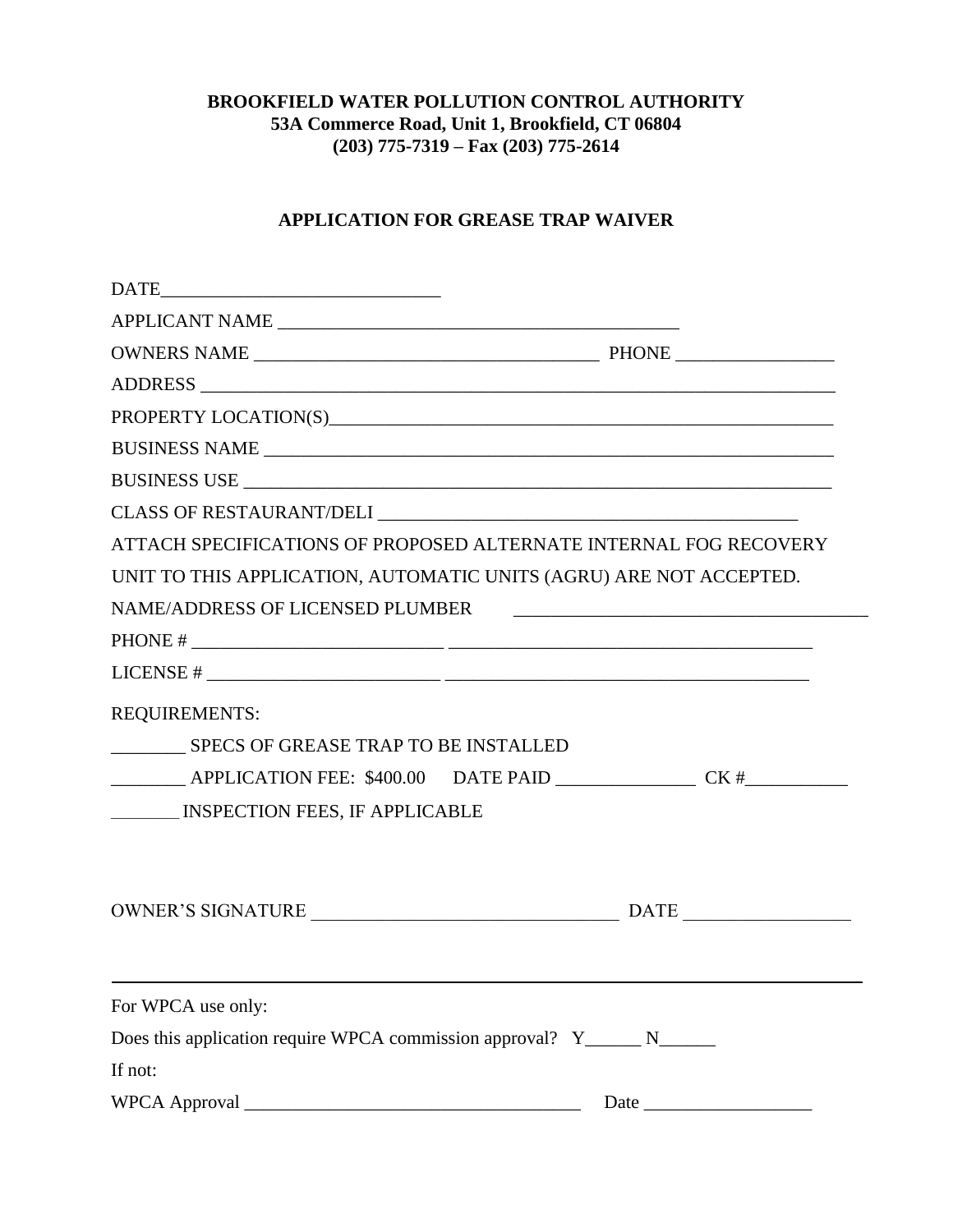## **A-1.5 ALTERNATE FOG MANAGEMENT EQUIPMENT**

When it is not practical for the property owner in whose existing building a Food Preparation Establishment exists to install an external FOG Interceptor, an alternate internal FOG Recovery Unit or an alternate internal FOG Pretreatment System designed to actively remove fats, oils and grease by physical separation from flowing wastewater may be utilized with the approval of the Authority. The Authority will approve these units and/or systems on a case-by-case basis based on demonstrated removal efficiencies and reliability of operation.

The application for approval of FOG Management Equipment shall include:

(a) Documented evidence that the FOG Recovery Unit or the alternate FOG Pretreatment System for which approval is sought will not discharge FOG concentrations that exceed one hundred (100) milligrams per liter of fat, oil or grease or which contain more than twenty (20) milligrams per liter of floatable fat, oil or grease or which contains substances that may solidify or become viscous at temperatures between thirty-two (32) and one hundred fifty degrees (150) Fahrenheit.

Alternate internal FOG Recovery Units and alternate internal FOG Pretreatment Systems shall be sized in accordance with the following requirements based on Standard PDIG101 of the Plumbing & Drainage Institute unless otherwise determined by the Authority:

- 1) Flow rate shall be based on fixture drainage in a 1 minute period;
- 2) Procedure for sizing FOG Recovery Units and alternate FOG Pretreatment Systems shall be in accordance with Table 8.3.2. Multiple fixtures served by a single interceptor shall be sized in accordance with Section 8.5 of Standard PDI-G101.
- 3) A separate FOG Recovery Unit or FOG Pretreatment System shall be provided for each commercial dishwasher, sized in accordance with Section 8.4 of Standard PDI-G101;
- 4) For the Unit/System capacity calculated in (2) above, a factor of 50% shall be added to the capacity to allow for reserve capacity;
- 5) Where higher grease or oil concentrations are expected, a factor of up to 100% may be required by the Authority for reserve capacity;
- 6) For restaurants over 100 seats, or for oriental and fast food restaurants, the Authority will determine required FOG Recovery Unit or FOG Pretreatment System sizes based on anticipated flows, estimated grease/oil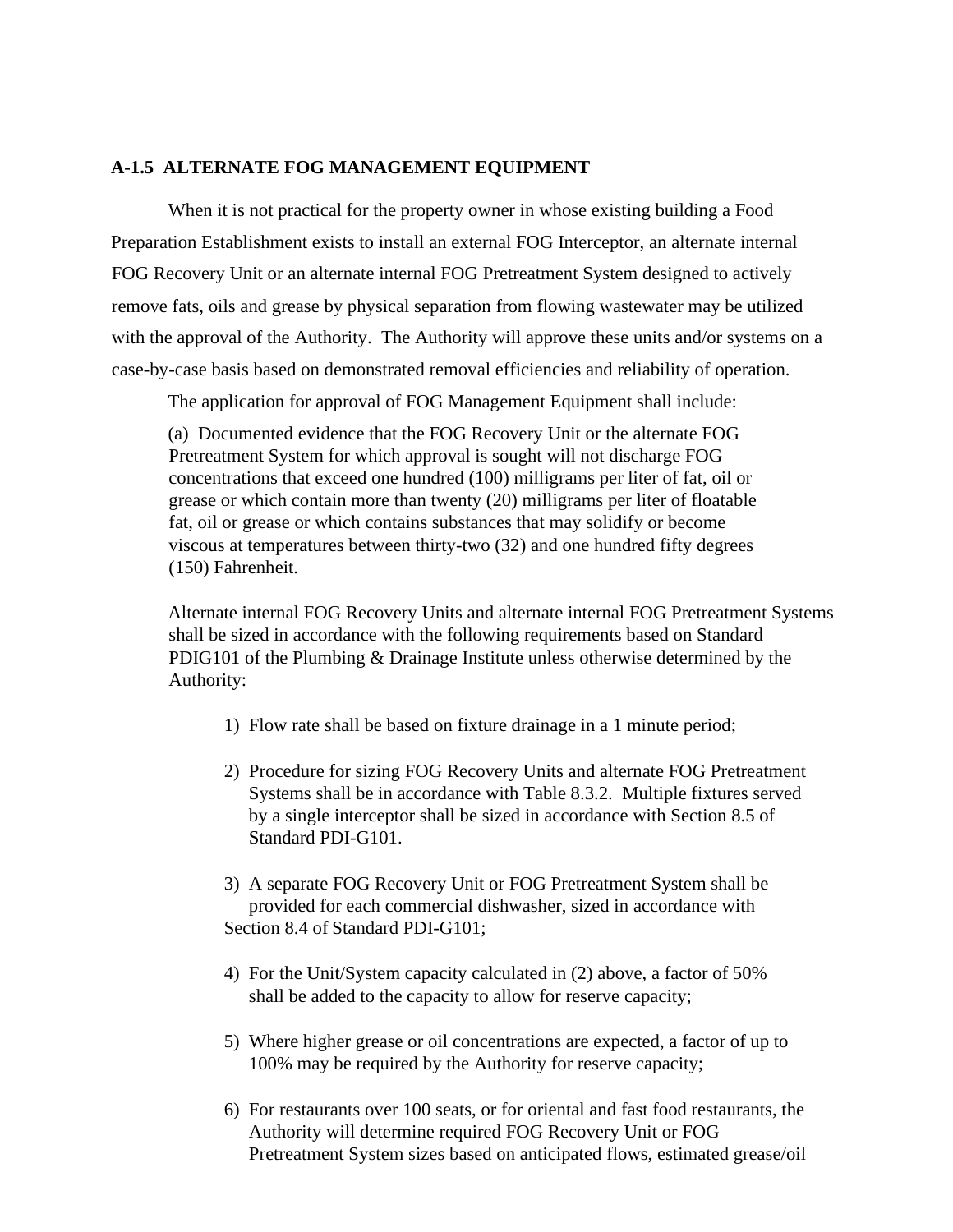capacities of available equipment and estimated required reserve capacity necessary to insure proper functioning of the FOG Units and/or System. (b) Plans and specifications for the proposed system including plans and profile of system installation, manufacturer's literature, documentation of performance and any other information detailing the alternate system.

(c) A written Operation and Maintenance Plan, which shall include the schedule for cleaning and maintenance, copies of maintenance log forms, a list of spare parts to be maintained at the subject facility, and a list of contacts for the manufacturer and supplier. Following approval by the Authority, the Operation and Maintenance Plan shall be permanently maintained on the premises and shall be available on demand for inspection by the Authority and its designated agent

(d) A written FOG Minimization Plan, which shall include procedures for all Food Preparation Establishment employees to minimize FOG entering the wastewater collection system.

(e) A Description of a FOG Pretreatment Training Program for Food Preparation Establishment employees in FOG minimization procedures.

When an internal FOG Recovery Unit is proposed, it shall be sized to properly pre-treat the anticipated flows using methods approved by the Authority. Such Units shall be constructed of corrosion-resistant material such as stainless steel or plastic and shall operate using a skimming device, automatic draw-off or other mechanical means to automatically remove separated FOG. Such devices shall be controlled using a timer, FOG sensor, or other means of automatic operation. FOG Recovery Units operated by timer shall be set to operate no less than once per day. Solids shall be intercepted and separated from the effluent flow using a strainer mechanism that is integral to the unit. FOG Recovery Units shall include an internal or external flow control device. FOG Recovery Units shall be located to permit frequent access for maintenance, cleaning and inspection.

When FOG Management Equipment, consisting of an internal FOG Recovery Unit or an alternate FOG Pretreatment System is utilized, no chemical and/or biological additives shall be used in the building's plumbing or in components of the FOG Recovery Unit or FOG Pretreatment System to control or dissolve fats, oils and grease. All plumbing and plumbing fixtures shall be constructed, operated and maintained, in a manner to ensure that the discharge of food preparation wastewater is directed solely to the FOG Management Equipment. No valve or piping bypass equipment that could prevent the discharge of food preparation wastewater from entering the appropriate treatment equipment shall be present.